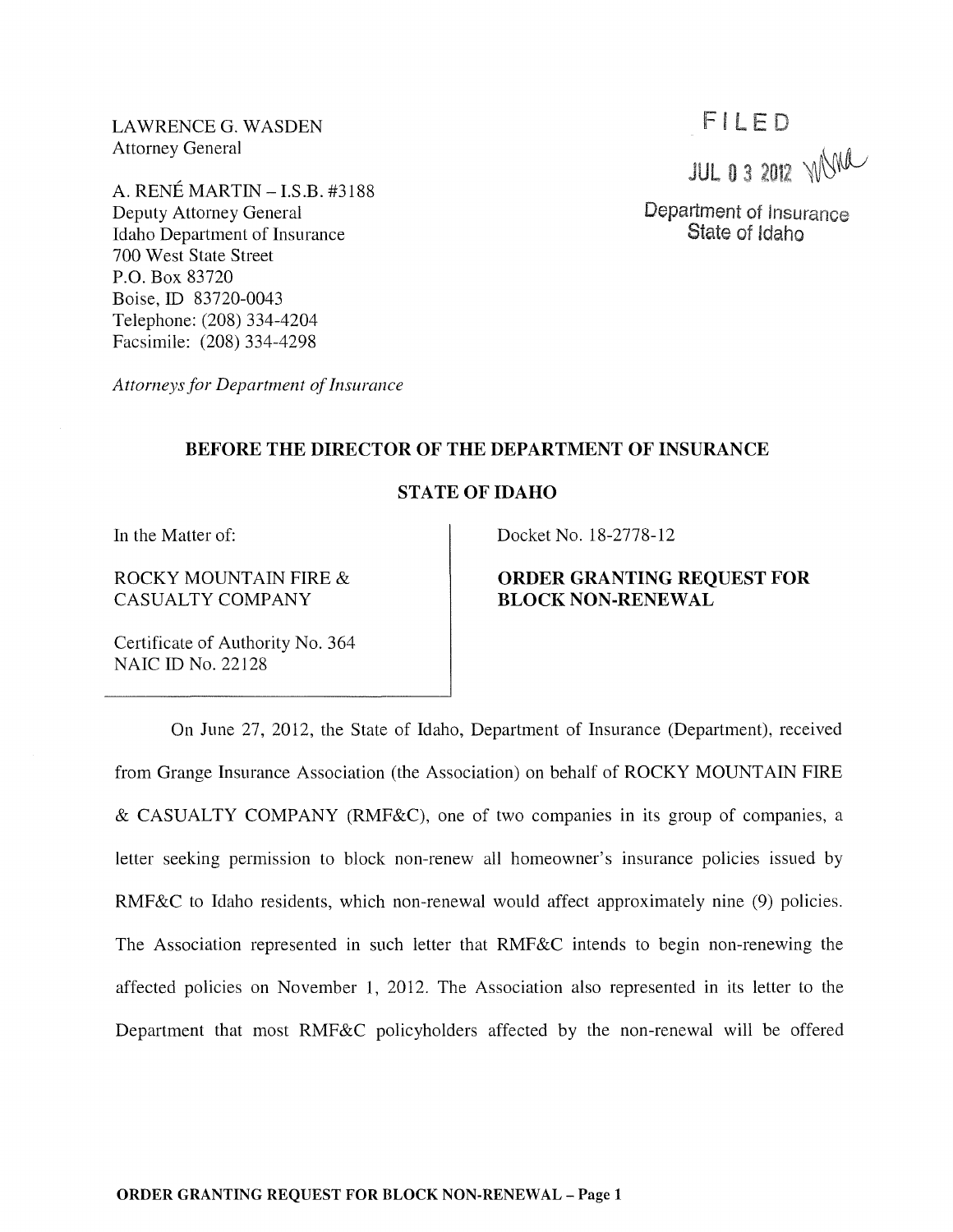homeowner's insurance coverage through Grange Insurance Association, another company in its group of companies, but that such policies would be subject to underwriting.

The proposed effective date of the contemplated block non-renewal complies with the one hundred twenty (120) day notice requirement set forth in Idaho Code § 41-1841(1).

The Director having reviewed the foregoing, the requirements of Idaho Code § 41-1841 having been met, and good cause appearing therefor,

NOW THEREFORE, IT IS HEREBY ORDERED that RMF&C is authorized, pursuant to Idaho Code § 41-1841, to effectuate a block non-renewal of all of its homeowner's insurance policies in Idaho, which non-renewal will affect approximately nine (9) policies, beginning November 1, 2012. RMF&C shall provide reasonable notice to policyholders affected by the non-renewals authorized by this order in accordance with the notice provisions included in the company's applicable insurance policies.

THIS ORDER is a final order of the Director and is EFFECTIVE IMMEDIATELY.

### NOTIFICATION OF RIGHTS

This is a final order of the Director. Any party may file a motion for reconsideration of this final order within fourteen (14) days of the service date of this order. The agency will dispose of the petition for reconsideration within twenty-one (21) days of its receipt, or the petition will be considered denied by operation of law. *See* Idaho Code § 67-5246(4).

Pursuant to Idaho Code §§ 67-5270 and 67-5272, any party aggrieved by this final order or orders previously issued in this case may appeal this final order and all previously issued orders in this case to district court by filing a petition in the district court of the county in which:

- i. A hearing was held,
- ii. The final agency action was taken,

#### ORDER GRANTING REQUEST FOR BLOCK NON-RENEWAL - Page 2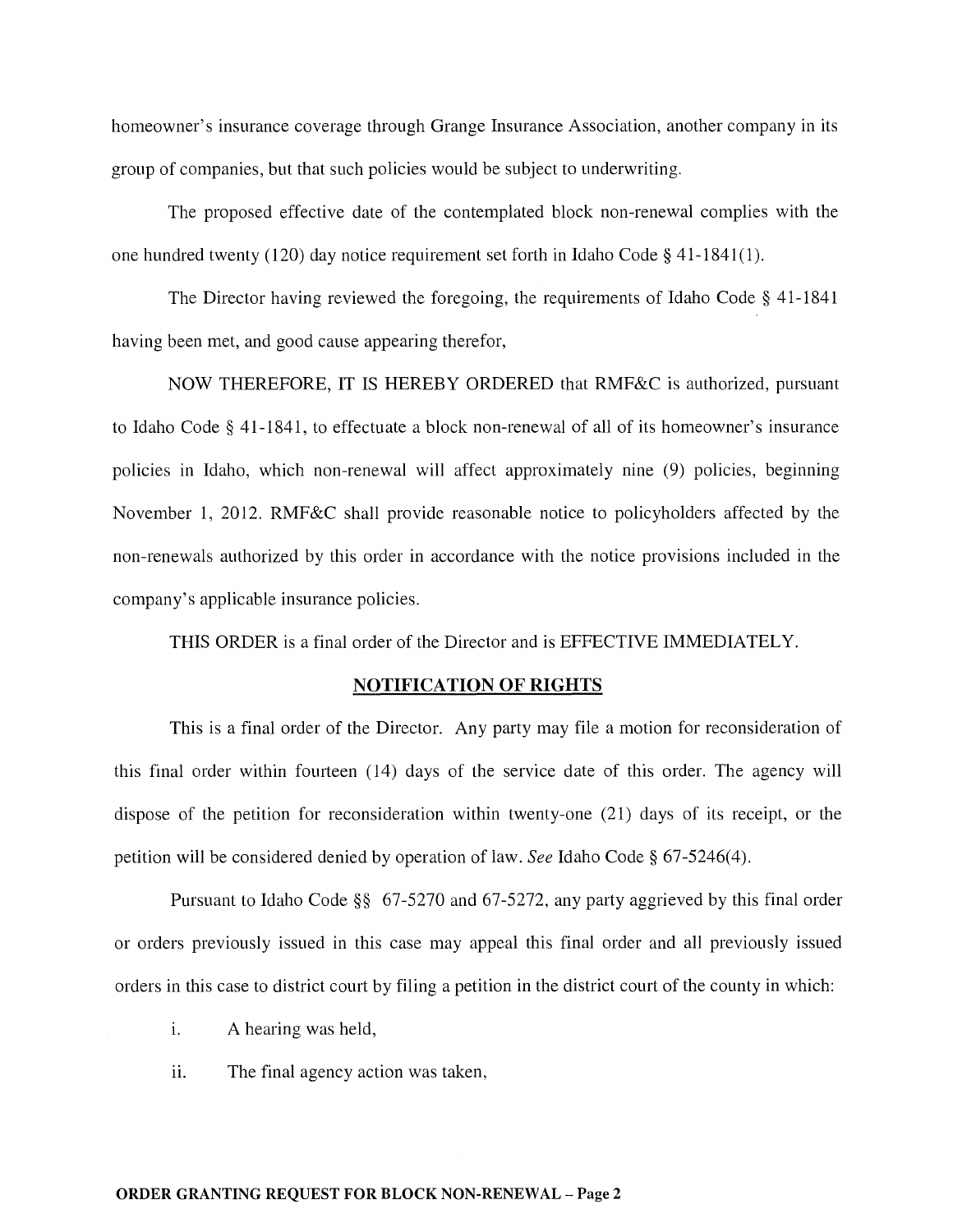- iii. The party seeking review of the order resides, or operates its principal place of business in Idaho, or
- iv. The real property or personal property that was the subject of the agency action is located.

An appeal must be filed within twenty-eight (28) days of (a) the service date of this final

order, (b) an order denying petition for reconsideration, or (c) the failure within twenty-one (21)

days to grant or deny a petition for reconsideration, whichever is later. *See* Idaho Code § 67-

5273. The filing of an appeal to district court does not itself stay the effecti veness or enforcement

of the order under appeal.

DATED this  $\frac{200}{\text{day of July, 2012}}$ .

STATE OF IDAHO DEPARTMENT OF INSURANCE

Wulliam al